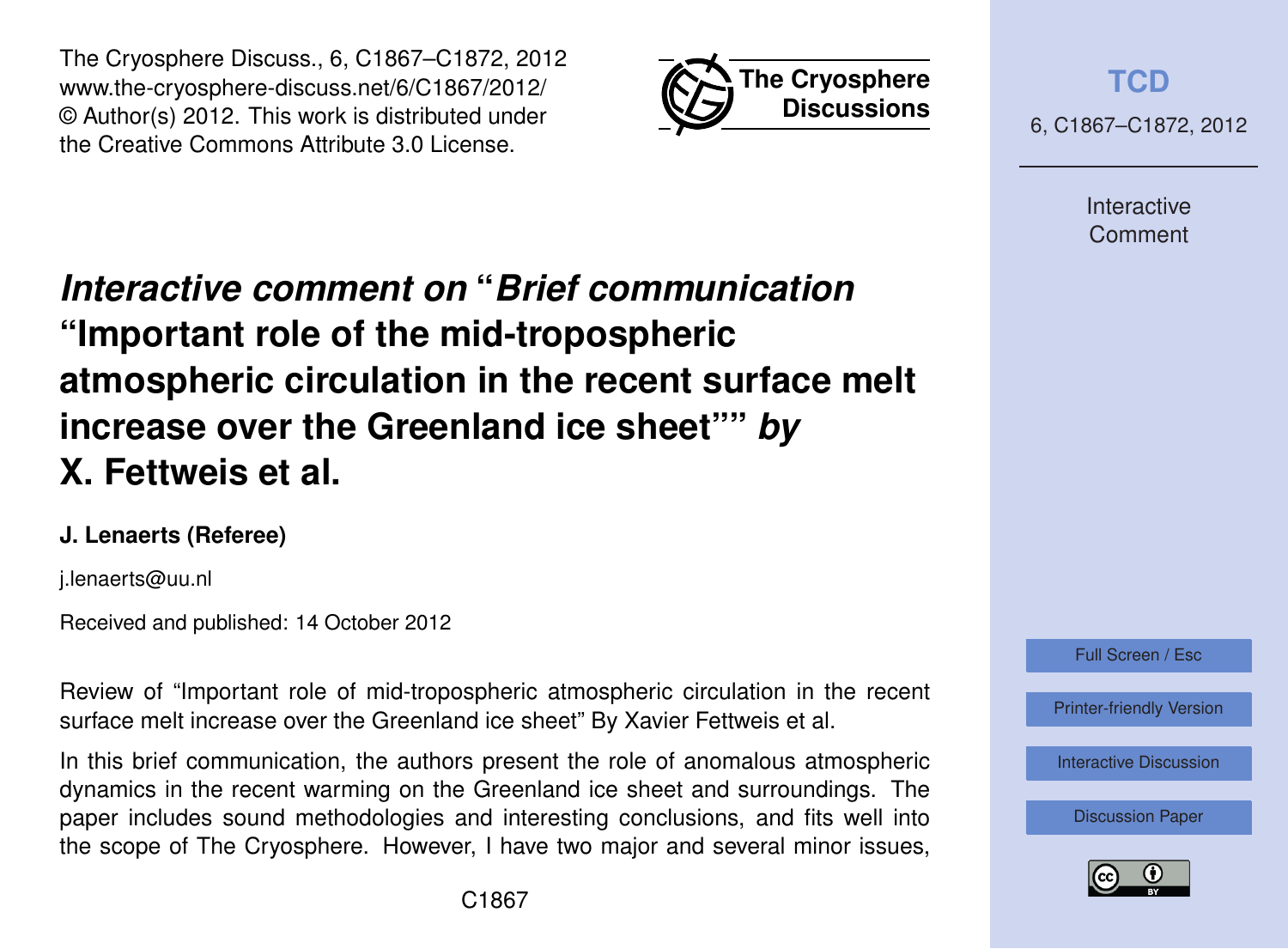the latter mostly concerning English language, word order and logical structure. In summary, I recommend publication of this paper in TC after resolving both major issues and a profound revision of the English language and text structure. My comments, as listed below, hopefully assist the authors with that.

#### Main comments

1. In figure 2, the authors apply a 10 yr running mean on a time series of only 20 yr. First of all, I did not find evidence in the text why this running mean is applied. Moreover, the period of the mean is relatively long compared to the total length of the time series, so the relative weights of the first and last years are high relative to the years in between. In this case, won't this imply that the T700 trend is overestimated?

2. My second main issue concerns Section 6. I think that showing the GCM NAO's is interesting as such, but I would suggest the authors to reflect on the GCM reliability in terms of present-day atmospheric dynamics first. If none of them is able to resolve the NAO variability (including anomalously negative NAO's) in the current climate, what is then the point to show their future behavior? This would involve much more work, and would require, for example, the application of your analogues method and CTC to the GCM output. In general, I would suggest adaptations to the text to reflect this uncertainty.

Minor comments

P4102

L4: towards increasing melt: place this between 'trend' and 'observed'

L8: since 20 yr: since 1992.

- L10: mean temperature from reanalyses
- L13: in surface  $=$  at the surface
- L14: put comma after 1990s

**[TCD](http://www.the-cryosphere-discuss.net)**

6, C1867–C1872, 2012

Interactive Comment

Full Screen / Esc

[Printer-friendly Version](http://www.the-cryosphere-discuss.net/6/C1867/2012/tcd-6-C1867-2012-print.pdf)

[Interactive Discussion](http://www.the-cryosphere-discuss.net/6/4101/2012/tcd-6-4101-2012-discussion.html)

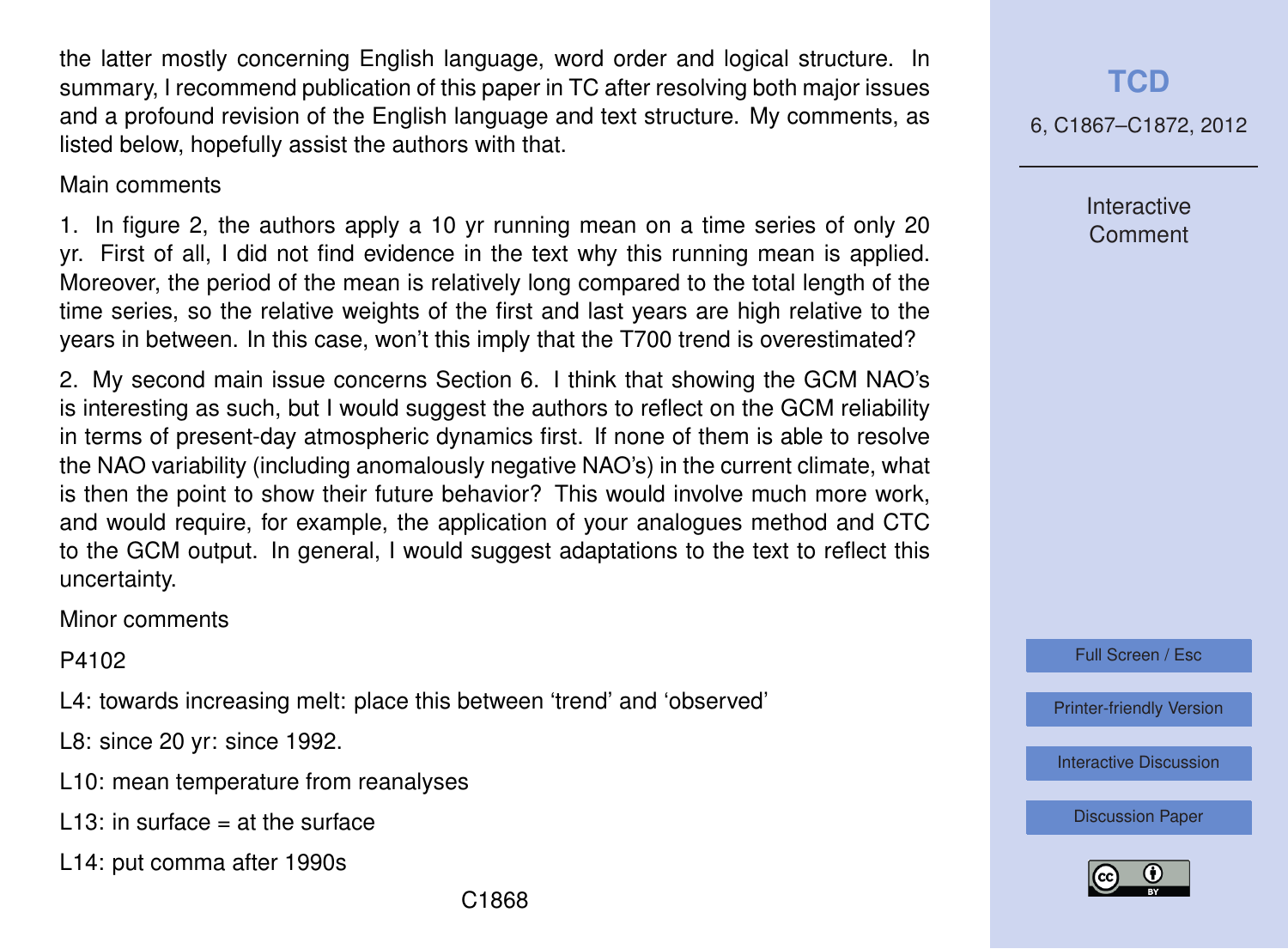- L15: islands = Arctic Archipelago
- L17: more frequent than before: this is vague, specify
- L18: Greenland and the Ellesmere and Baffin Islands
- $124$ : a succession  $\cdots$  move this to between ' observed' and 'over'

### P4103

L4: It would strengthen the paper even more if you could update this

L7: which has  $=$  and have

L14: elevation change cannot be in or out of balance

L22: comma after modes

#### P4104

- L1: extracting=that extracts
- L12: in the last 50  $vr = in$  a longer term

# P4105

L4: Reanalysis 1? Specify

L4: NCEP also forms an independent dataset, compared to ERA40/ERA-Interim that are used to drive MAR.

L8-24: This part can be largely improved, first of all by shortening it significantly. Line 17-24 are mostly repetitive statements.

L29: both at the surface and at 500 hPa

P4106

L3: has

**[TCD](http://www.the-cryosphere-discuss.net)**

6, C1867–C1872, 2012

Interactive Comment

Full Screen / Esc

[Printer-friendly Version](http://www.the-cryosphere-discuss.net/6/C1867/2012/tcd-6-C1867-2012-print.pdf)

[Interactive Discussion](http://www.the-cryosphere-discuss.net/6/4101/2012/tcd-6-4101-2012-discussion.html)

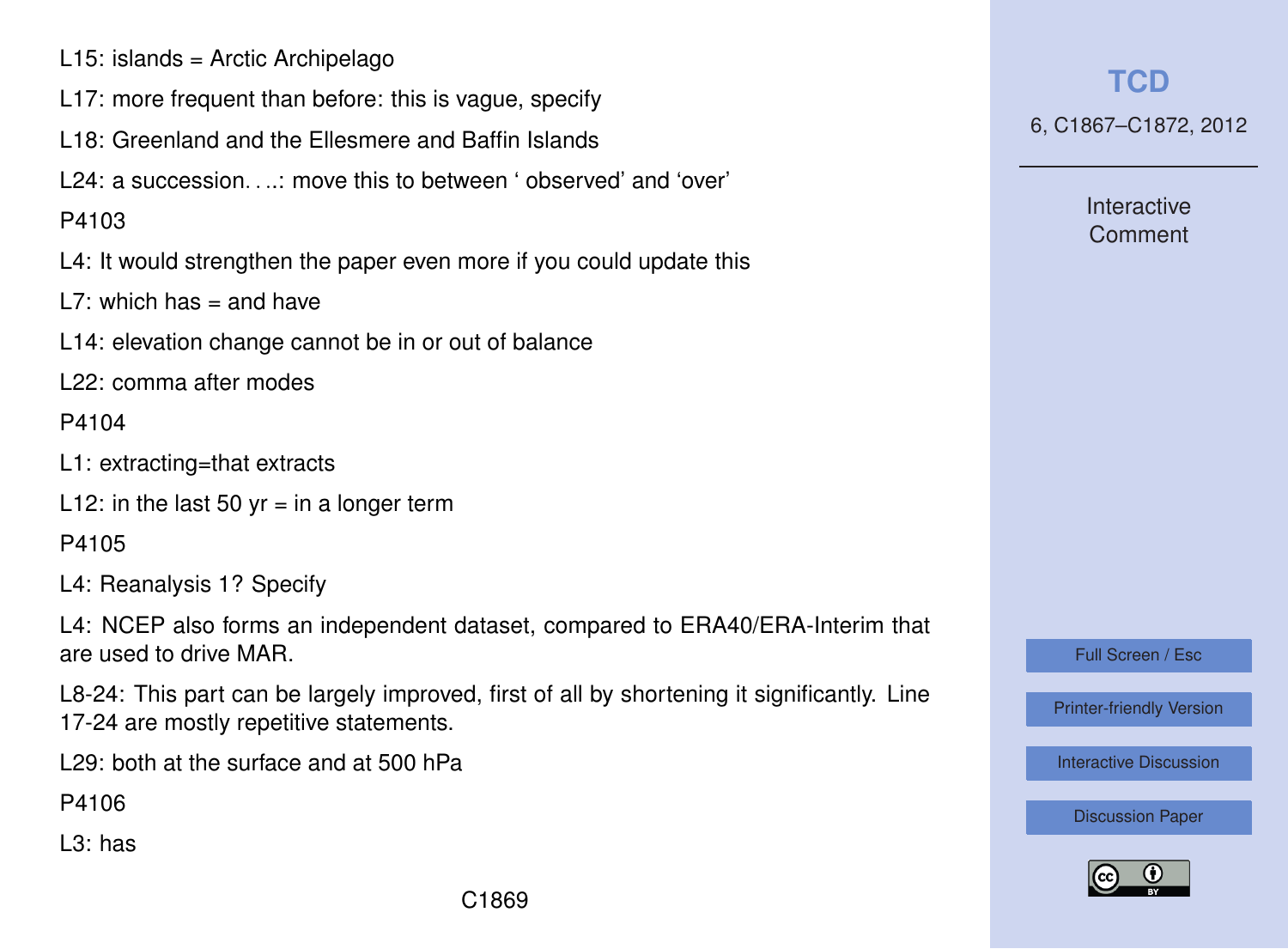L7: the sensitivity of our results to the choice of dataset

L10: I understand, but you used the "non-homogeneous" MAR results to correlate NCEP T700 to MAR melt. Please comment.

L15-17: try to break this sentence in two, that reads better.

L20: I would reverse the statement: the ice sheet top reaches an altitude above that of the 700 mbar pressure plane.

L26: delete 'more'

P4107

L26: in Supplement. Please specify, refer to Table S1.

P4108

L10: less homogeneous? What do you mean?

L16: on average

L17-21: too long sentence and vague statements. It says that Type 1 and 2 both decrease from 15 to 40%? I would also remove the part starting with 'and in particular'

L24: remove 'on the one hand'

L26: on the other hand  $=$  Moreover,

L28: at the surface

P4109

L17: is 0.88 with a RMSE and standard deviation of

L19-22: can be removed in my opinion

L20: remove 'successfully'

**[TCD](http://www.the-cryosphere-discuss.net)**

6, C1867–C1872, 2012

**Interactive** Comment

Full Screen / Esc

[Printer-friendly Version](http://www.the-cryosphere-discuss.net/6/C1867/2012/tcd-6-C1867-2012-print.pdf)

[Interactive Discussion](http://www.the-cryosphere-discuss.net/6/4101/2012/tcd-6-4101-2012-discussion.html)

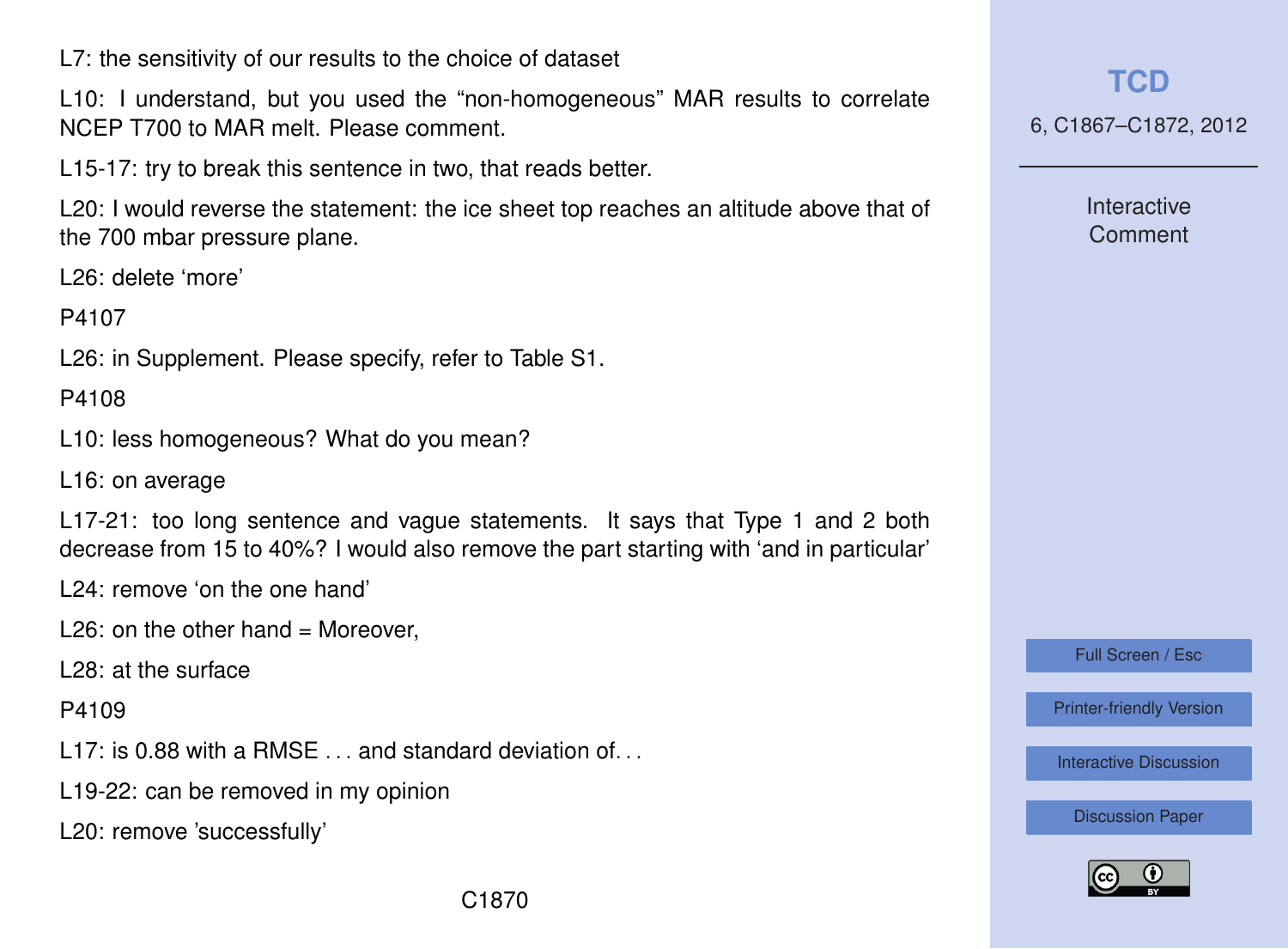L23: remove 'still'

L24: and a standard deviation

P4110

L3: remove 'according to' and put Fig.1d between brackets

L15: This step requires some extra lines. Why do you introduce the global mean temperature?

L20-29: I think that also this part does not contain necessary information. Just state that you can explain almost all variability with adding the "anthropogenic" effect plus the atmospheric dynamics. I think this proves that your method works.

P4111

- L1: means=implies that
- L6:imply=suggest
- L6: remove 'forcing'
- L7: comma after 'runoff'

P4112

- L6: neighbouring Canadian Arctic Archipelago, where . . ..
- L7: remove ref to Hanna (2012)
- L7: tend to induce a southward flux instead, which explains...
- L9: remove 'unlike Greenland. . .'
- L13-14: Questionable statement, see above
- L15: next step will be...

**[TCD](http://www.the-cryosphere-discuss.net)**

6, C1867–C1872, 2012

Interactive Comment

Full Screen / Esc

[Printer-friendly Version](http://www.the-cryosphere-discuss.net/6/C1867/2012/tcd-6-C1867-2012-print.pdf)

[Interactive Discussion](http://www.the-cryosphere-discuss.net/6/4101/2012/tcd-6-4101-2012-discussion.html)